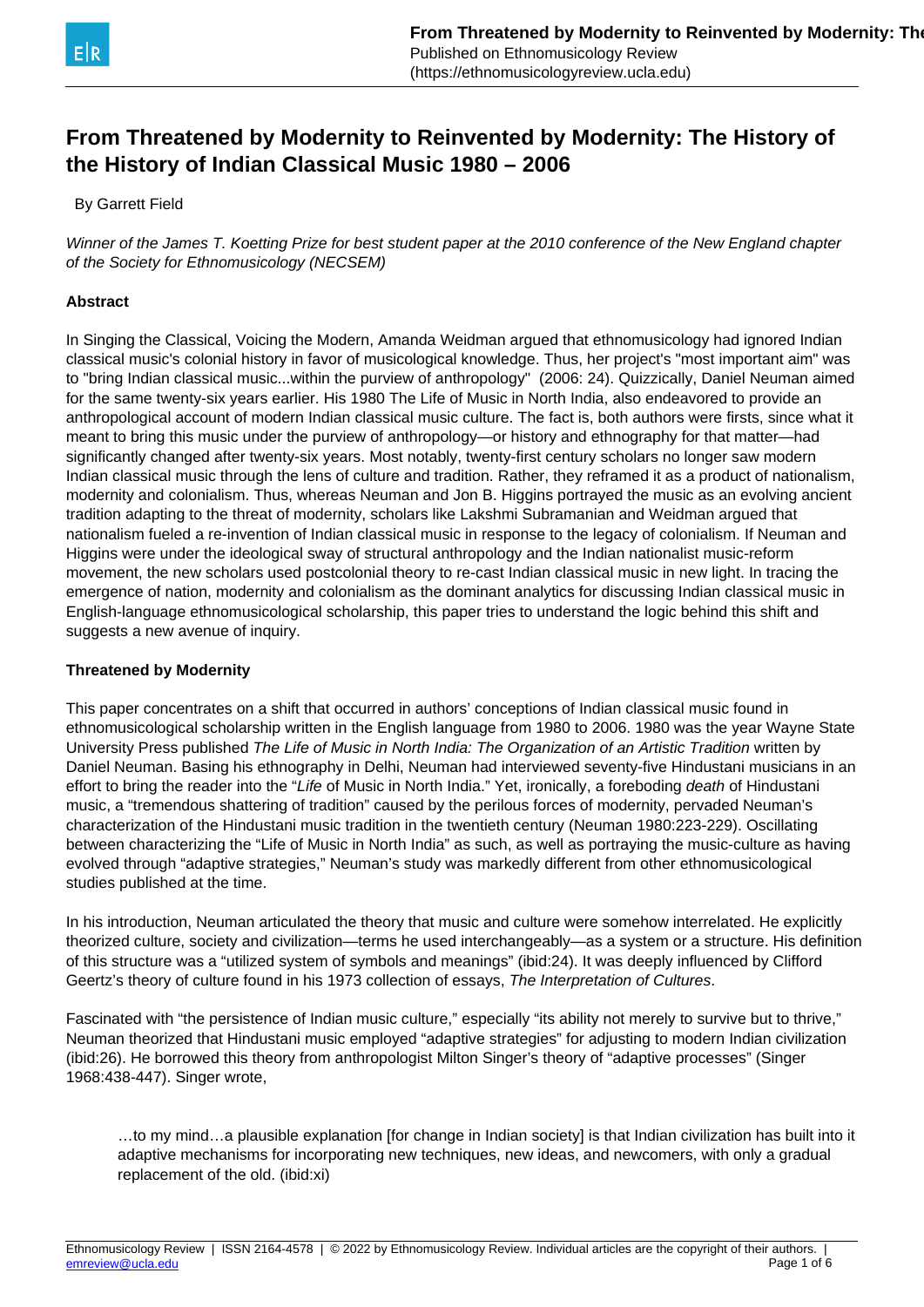**From Threatened by Modernity to Reinvented by Modernity: The History of The History of The History of The History of The History of The History of The History of The History of The History The History of The History of Th** 

Published on Ethnomusicology Review (https://ethnomusicologyreview.ucla.edu)

<span id="page-1-0"></span>Adopting structuralism as his dominant anthropological framework, Neuman proposed culture was a complex system of interrelated parts. Structuralist studies called for an investigation into the relationships between these parts, such as the relationship between music and caste, or music and religion. Claude Levi Strauss's kinship charts exemplified this approach and Neuman included such charts in his presentation of the lineages of the predominantly Muslim *gharanas*, the hereditary stylistic schools of Hindustani music (Neuman 1980:246-254).

A glimpse into the chapters of The Life of Music in North India articulates what innovative ethnomusicology was in 1980. Neuman first explored the thoughts and ideas that musicians held about Hindustani music and about being a musician. Then, instead of turning to the actual music and poetry, he investigated the hierarchical social organization involved in who played which instruments and sang which performance genres. In a moment of candor, Bonnie Wade revealed her ethnomusicological preoccupations in a 1980 book review, describing Neuman's elucidation of the division of musical labor as a "situation… ethnomusicologists dream about: that rare and clear explanation of musical structure in social as well as musical terms" (Wade 1980:96).

Thus Neuman's discoveries were exactly what ethnomusicologists were looking for: some kind of proof that music and culture were not separate spheres. The caste divisions of musical labor provided American ethnomusicologists with a discovery of sorts that strengthened their hypothesis on the connections between music and culture.

Neuman was not alone. Jon B. Higgins' article "From Prince to Populace: Patronage as a Determinant of Change in South Indian (Karnatak) Music" appeared in a 1976 issue of the Journal of Asian Music quest-edited by Neuman and devoted to cultural change[.1](#page-1-0) Like Neuman, when Higgins discussed the concept of change in Indian classical music in the modern period, he characterized modernity as a threat to an ancient and evolving tradition. In addition, Higgins viewed the history of Indian classical music as the Indian nationalists viewed the history of the Indian nation. He wrote[,2](#page-1-0) 

Far from being the enemy of tradition, change has been rather the core, the soul of a vital art form constantly in the process of becoming. Over the past two thousand years and more, every new generation has received the oral corpus of musical repertoire and style, transformed it and in turn transmitted it to the next generation. So far as we know the tradition has undergone a constant process of evolution. (Higgins 1976:20)

The idea was that Vedic chant—often posited as the beginning of Indian music—was the same national classical music that had evolved into the kritis of Thyagaraja, the famous eighteenth century saint-composer. This kind of music history corresponded with nationalist histories of the Indian nation that anachronistically projected the present nation-state back in time, and construed the past as evolving towards the present nation-state.[3 I](#page-1-0) will now turn to the new generation of scholars who would radically alter this type of historicism.

# **Reinvented by Modernity**

With the 2006 publications of Lakshmi Subramanian's From the Tanjore Court to the Madras Music Academy: A Social History of Music in South India and Amanda Weidman's Singing the Classical, Voicing the Modern: The Postcolonial Politics of Music in South India,the study and theorization of the Indian classical music tradition had undergone a radical transformation. These works shifted the scholarly imagination from espousing the concept of an evolving tradition, to espousing a tradition reinvented in the colonial encounter. Although these two authors ascribed different degrees of significance to the role of colonialism, the bastion of scholarship that had imagined an autonomous Indian classical tradition had breathed its last.

Unlike Neuman, Subramanian and Weidman were not interested in theorizing about the relationship between music and culture, but instead turned to the ways that South Indian *nationalists* theorized the relationship between music and the nation. Nor were native music terminologies, or kinship charts found in their work. Instead, they gleaned their insights into nationalism, modernity, and colonialism, largely through discourse analysis. Print culture's variety of forms, i.e. newspaper and journal articles, published speeches of nationalists and colonists, political cartoons, novels and hagiographies about musicians and composers, all came under serious scrutiny as did print culture itself as a key force driving the modern reform of Indian classical music (Subramanian 2006:56). Indeed, Weidman went as far to argue that the notion of the composer came into being in South India, "only in the twentieth century, with the widespread use of notation and the printing of notation and musical manuals" (Weidman 2006:20).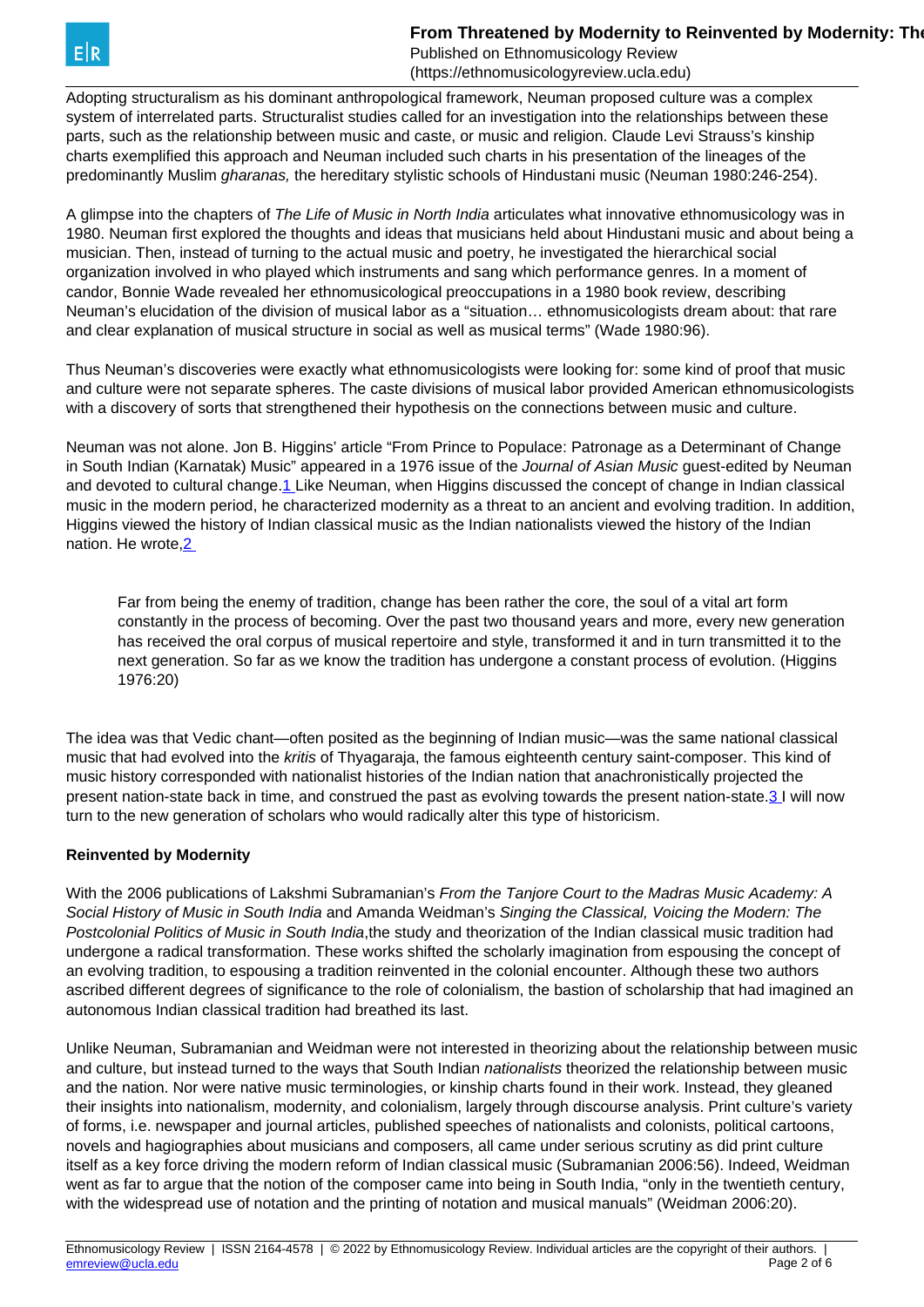Published on Ethnomusicology Review (https://ethnomusicologyreview.ucla.edu)

<span id="page-2-0"></span>Yet, although Subramanian and Weidman agreed the tradition had been reinvented in the twentieth century, their vision of this reinvention was significantly different. Subramanian's definition of the reinvention as "both an act of staging as well as an accretion of cultural production in the eighteenth and nineteenth centuries" (Subramanian 2006:2), invested not only orientalist and colonial discourse of the eighteenth and nineteenth century with significance for influencing the twentieth century reinvention, but also gave credit to the music and lives of the eighteenth century trinity composers as central to the twentieth century reinvention.[4](#page-2-0) Thus, while she openly acknowledged that the elevation of these composers' lives and works took place in the twentieth century, Subramanian argued it was only natural, since their musical contributions deserved the recognition they received.

On the contrary, for Weidman, the trinity composers of the eighteenth century were only preoccupations of the twentieth century Brahmin middle-class due to the middle class's anxiety over the change from royal patronage to urban music business. Weidman argued, "the more the music business flourished, the more the figure of Thyagaraja as a musician existing outside of…the money economy was celebrated" (Weidman 2008:100). For Weidman, the period of royal patronage had no connection to the twentieth century, but rather

The definition of Karnatic music as spiritual or devotional and the preoccupation with the figure of Thyagaraja as a saint who refused royal patronage were responses to anxiety about the commercialization of music. (ibid:103)

Quite unlike Subramanian's definition of the reinvention as "both an act of staging as well as an accretion of cultural production," Weidman went out on a limb to argue that modern South Indian classical music, as we know it today—including its status as "classical"—was truly created in the colonial encounter and "modeled on the classical music of the West, with its notations, composers, compositions, conservatories, and concerts" (ibid:5).

Using a variety of discourse to support her claims, Weidman's first chapter was a tour de force, giving an unprecedented deep postcolonial reading of Karnatak classical music's adoption of the violin. The arguments of this chapter reappeared throughout her entire monograph. Her first argument was that scholars had misunderstood the ways Karnatak music had profoundly been created in the context of colonialism. For Weidman, modernity itself was a result of the contact of cultures in colonial regimes and she viewed the Karnatak violin as the very embodiment of this colonial encounter.

Next, Weidman argued that the gramophone—presenting a way for women to be heard without being seen to escape the associations of their bodies (ibid:122), and the microphone—enabling singers to sing quietly while projecting a sense of intimacy to a vast audience (ibid:126)—enabled the emergence of a discourse about the voice, which was articulated powerfully in the discussions of M.S. Subbalakshmi's "voice of the century." The music sung by Subbalakshmi became conflated with notions of ideal South Indian middle-class womanhood which like Karnatak music was imagined to be a realm of true, authentic Indian culture untouched by colonialism (ibid:135).

# **Two Influences on the New Scholarship**

This paper has shown how Weidman and Subramanian's conclusions differed from those of Neuman and Higgins. While Neuman and Higgins argued Indian classical music was *threatened by modernity* the latter argued that it was created in modernity and argued that the Brahman middle class undertook the project to modernize, spiritualize, standardize and disseminate their brand of Indian classical music because music was emblematic of the very nation for which they sought independence. Thus, if nationalists wanted progress for the nation, they wanted progress for their music as well (notation, for example was imagined as a site for progress). Neuman and Higgins on the other hand, conceptualized Indian classical music as an ancient tradition. They did not study discourse but studied "culture" through interviews and according to the model of structural anthropology, which inspired Neuman to include kinship charts and to theorize the structure of Hindustani music culture. Yet, however clearly we can articulate these differences in historicism one question left unanswered is why the historicism of Indian classical music of the same period changed.

Perhaps the biggest limitation for a comprehensive answer to this question is confining the discussion to only texts, for this problematically ignores the historical context in which the authors wrote. And at the same time, it is a fallacy to think the paradigm shift ensconced in the print of English language scholarship is an exact report of actual historical change. No doubt, the onset of postcolonial theory transformed how ethnomusicologists viewed cultural change. Is it not ironic that change was actually Neuman and Higgins' topic of focus yet they concluded that the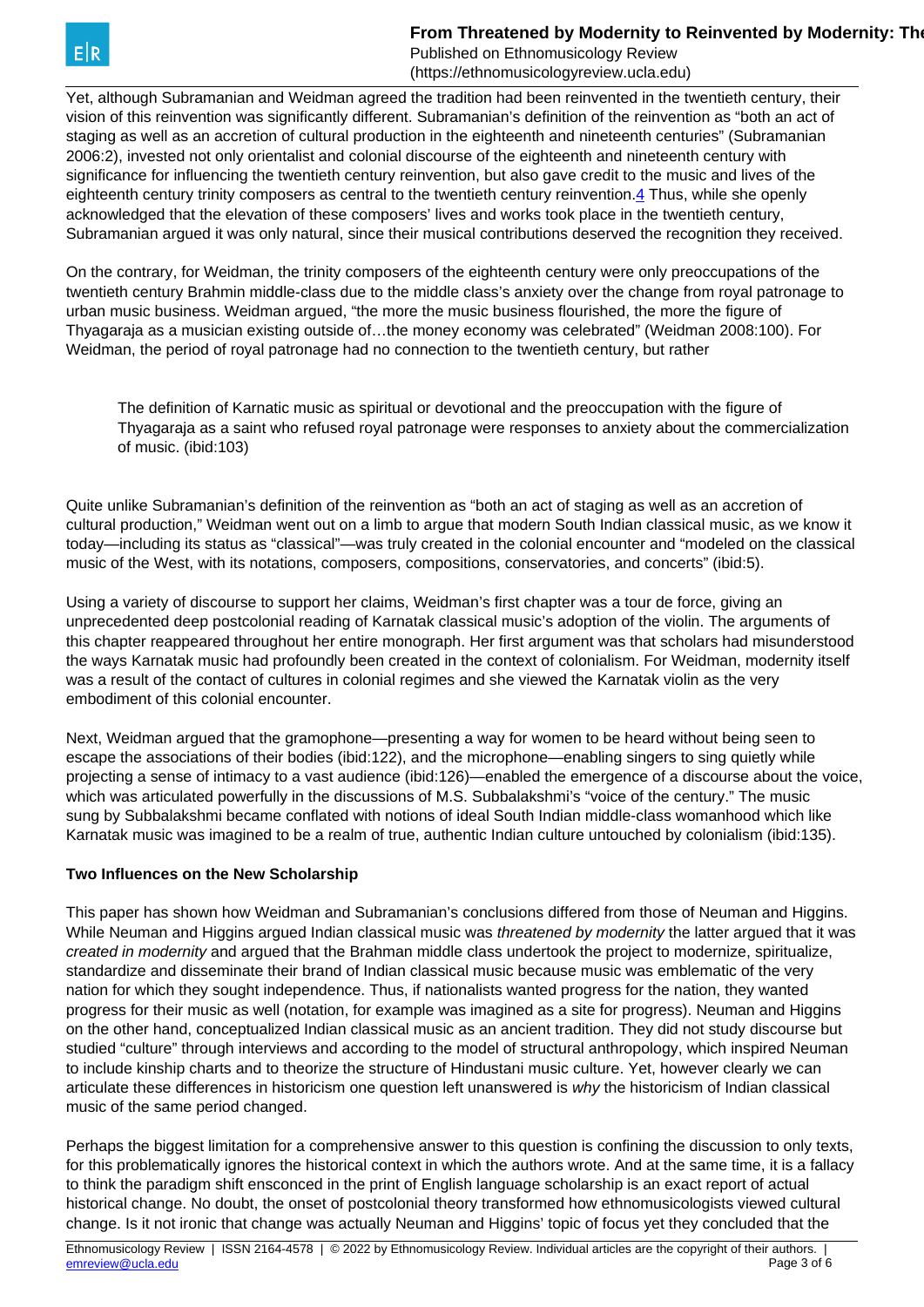Published on Ethnomusicology Review (https://ethnomusicologyreview.ucla.edu)

<span id="page-3-0"></span>colonial encounter was something that had not touched Indian classical music? This must be due to the lack of postcolonial theory in their time.

Yet on the fringe of postcolonial theory is Benedict Anderson's Imagined Communities published in 1983. In it Anderson argued that the spread of printing was a very significant factor in the rise of nationalism. In his view, with the onset of printing standardized scripts in books and newspapers, readers in their respective languages began to feel connected to each other due to their shared printed language devoid of dialect differences and began to see themselves as a community. Thus print capitalism, Anderson argued, was the primary medium for developing nationalism. Although scholars of Indian nationalism and South Asian literary history have discredited the application of Anderson's work to South Asia (Chatterjee 1993, Kaviraj 2006), connecting nationalism to print capitalism was compelling enough to appear in Subramanian's characterization of Karnatak music discourse. She wrote,

The modern discourse on the performing arts, especially music, in nineteenth and twentieth century India was shaped largely in the convergence of Orientalist scholarship with print culture, and its dissemination among the urban Indian middle class…. the technology of print provided the convenient conduit to a new and eager public. (Subramanian 2006:56)

Recall that Weidman also argued that the notion of the composer came into being in South India because of printing.

If Anderson's was an indirect influence on Weidman and Subramanian the influence of Partha Chatterjee—whose work was a brilliant response to Anderson—cannot be missed.[5](#page-3-0) Both Weidman and Subramanian cited and uncritically used Chatterjee's work (Subramanian 2006:17-18, 143-144; Weidman 2008:6, 302n3, 309n50). Moreover, Weidman had assimilated Chatterjee to the point where her language sounded like it could be his own.

Chatterjee's central idea was that before nationalism becomes political, nationalists carve out a unique space, what Chatterjee called the "inner domain" and what Weidman referred to as the "safely delineated realm" imagined to be a realm of culture untouched by colonialism—such as the arts or one's mother tongue. Subramanian like Weidman argued that the efforts to represent South Indian music as classical was "generated by the inner logic of nationalist thought that, Partha Chatterjee claims, demarcated a distinct domain of sovereignty" (Subramanian 2006:17). This "inner domain" strengthened national pride and was premised upon the difference—whether in the arts, language or family values—between colonists and colonized. Chatterjee believed the "inner domain" served to justify and inspire the anti-colonial movement to reach political independence.

According to Chatterjee, accompanying this "inner domain" was an "outer domain" or a material sphere of economy, statecraft, science and technology in which the West was supposed to have supremacy. Chatterjee argued that the more colonized people imitated Western skills in the outer realm, the greater the need was to protect the "inner realm" (Chatterjee 1993:26). Thus Weidman would write, "the more the music business flourished, the more the figure of Thyagaraja as a musician existing outside of (and even resisting) the money economy was celebrated" (Weidman 2008:100).

# **Conclusion: An Avenue of Inquiry**

It is clear that the works of Anderson and Chatterjee have significantly influenced the shift in historicism of Indian classical music in the modern period. Yet, as mentioned above, confining an investigation into this paradigm shift to only texts reduces change to the words of scholars. It ignores the historical context in which they wrote. Thus, I propose scholars write histories of modern scholarly patronage. Studying the ideological climate at American Universities where Neuman and Higgins studied and worked, compared with Weidman and Subramanian's milieu, would be a first step.

This would lead to larger questions about the history of the interaction of American universities, American financed but South Asian based language-training programs, and fellowship organizations, fieldwork experience, and with the scholarship ethnomusicologists produced in the twentieth century. Such a history of scholarly patronage would include a comprehensive understanding of change in historicism. Moreover, while there has been a surge of interest in the ways academic disciplines like philology articulated central aspects of European modernity, the emergence of institutional support in America for the ethnomusicological task of studying the entire world's music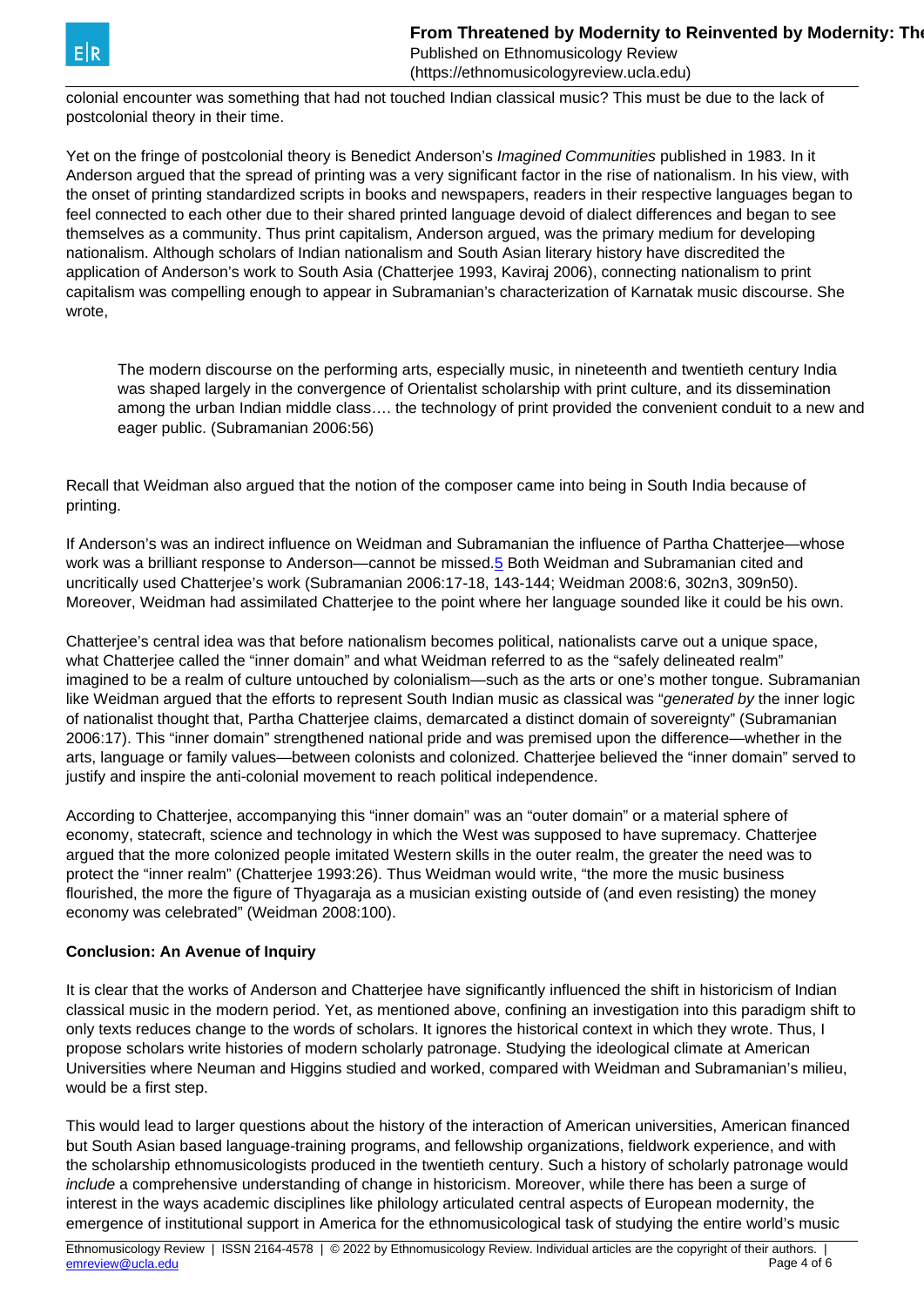Published on Ethnomusicology Review (https://ethnomusicologyreview.ucla.edu)

must articulate something significant about American history in the 1950s and 1960s.

These kinds of inquiries are reflexive in their own way since they shift the focus onto "us," the imagined community of ethnomusicologists, and the institutions that enable us to produce scholarship on the music of India. "Reflexive" writing often means bringing our subjective experience as ethnographers into the fabric of our texts, holding out the promise of "distancing us from historically colonialist approaches" (Kisliuk 1997:23). However true this is, reflexive writing often ignores the fascinating interactions of American universities, language-training programs, and fellowship organizations, with fieldwork, scholarship and the maintenance of academic disciplines. These kinds of investigations would get at the logic behind the paradigm shift found in the scholarship of Higgins, Neuman, Weidman, and Subramanian.

#### **Notes**

1. The journal was entitled "Symposium on the Ethnomusicology of Culture Change in Asia."

2. For a lucid discussion of Indian nationalist linear history in relation to North Indian classical music see Kobayashi 1995:151-153.

3. I owe this point to Kobayashi 1995:153.

4. However, she did not stop with the eighteenth and nineteenth century but devoted thirteen pages to a two-thousand year old history of South Indian classical music culminating in descriptions of the trinity composers. Although it might be contradictory that Subramanian burdens herself to construct such a history when the nationalist discourse she critically historicizes was rife with such historical narratives positing a linear history of music stretching back two thousand years, we should applaud her for not reducing all history of the longue durée to nationalist fancy.

5. Other influential works not discussed in this paper are Gayathri Spivak's "Can the Subaltern Speak"(1988), Timothy Mitchell's scholarship in Questions of Modernity (2000), and Sumathi Ramaswamy's Passions of the Tongue (1997). I have chosen Anderson (and Chatterjee) since this paper has been more about nationalism and the colonial regime and less about gender, modernity or linguistic nationalism.

#### **References**

Allen, Matthew. 1997. "Rewriting the Script for South Indian Dance." The Drama Review 41(3):63–100. -. 1998. "Tales Tunes Tell: Deepening the Dialogue between 'Classical' and 'Non-Classical' in the Music of India." Yearbook of Traditional Music (30):22–52.

Anderson, Benedict. 2006 [1983]: Imagined Communities: Reflections on the Origin and Spread of Nationalism (Revised Edition). London: Verso.

Bakhle, Janaki. 2005. Two Men and Music: Nationalism in the Making of an Indian Classical Tradition.Oxford: Oxford University Press.

Capwell, Charles. 1987. "Sourindro Mohun Tagore and the National Anthem Project." Ethnomusicology 31(3):407–430.

-. 2000. "Music and Nationalism." In The Garland Encyclopedia of World Music. Vol.5 South Asia: The Indian Subcontinent, edited by Alison Arnold, 431–39. New York: Garland Publishing.

Chatterjee, Partha. 1993. The Nation and Its Fragments: Colonial and Postcolonial Histories.Princeton, New Jersey: Princeton University Press.

Geertz, Clifford. 1973. The Interpretation of Cultures: Selected Essays. New York: Basic Books.

Higgins, Jon B. 1976. "From Prince to Populace: Patronage as a Determinant of Change in South Indian (Karnatak) Music." Ethnomusicology 7(2):20–26.

Hobsbawm, Eric. 1983. "Introduction: Inventing Traditions." In The Invention of Tradition, edited by Eric Hobsbawm and Terence Ranger, 1–14. Cambridge: Cambridge University Press.